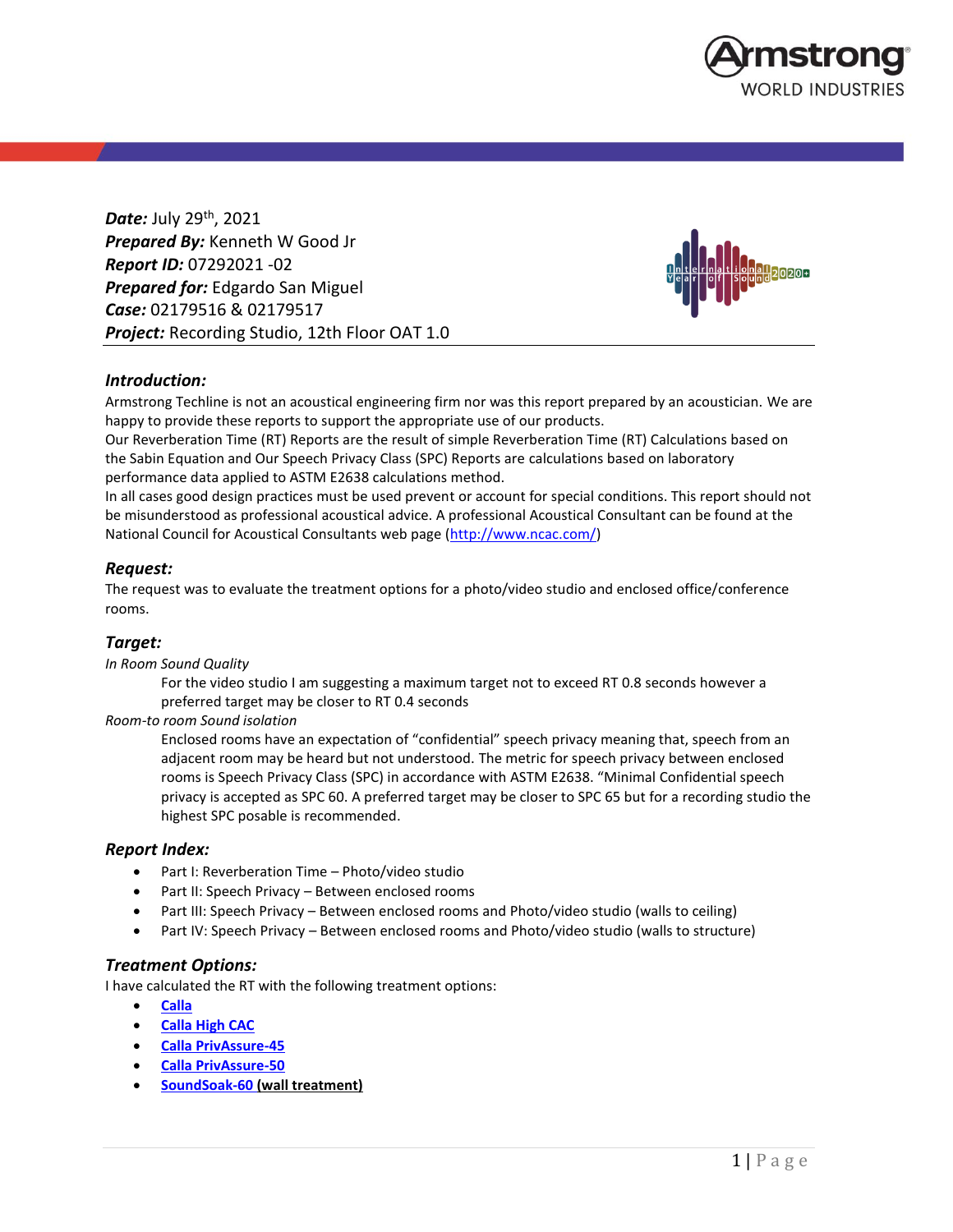

## *Speech Privacy Fundamentals*

Speech Privacy is fundamentally a signal to noise ratio. The architecture isolates and reduces speech from the source room and the background sound "masks" the intruding voice in the receiving room. Better architecture (wall STC & ceiling CAC) will allow lower background/masking sound levels. Inversely, less robust architecture will require higher background/masking sound levels. Most efficient design will "match" the wall STC and the ceiling CAC. Background sound is best control with a Sound Masking system such as **[LogiSon](https://www.logison.com/)**

## *Reverberation Time Fundamentals*

Reverberation time is one of the key elements related to the acoustic comfort within a room. Reverberation Time (RT) is the decay rate of sound within a space. When sound strikes a hard surface such as concrete, nearly all the energy is reflected back into the space thus the room will have a longer RT.

Inversely, when sound strikes a soft surface such as an acoustical ceiling, only a portion of sound is reflected back into the space, thus a lower RT will result. When a material minimizes the reflection, this is known as sound absorption. Sound Absorption can be a surface treatment such as ceilings and wall materials or space absorbers such as canopies, clouds, baffles and blades.

The appropriate RT target will depend on the usage and expectation of the space. An office or classroom will require a low RT to meet the intended function and comfort. A festive pub or lobby may require a higher RT to create the appropriate atmosphere.

### *Executive Summary*

Based on the results of this study we can make some suggestions for you to consider related to your treatment option.

#### **In Room Sound (RT). Part I (page 3 of this study)**

Just looking at the in-room sound within the studio, the removal of the current ceiling will increase volume and reduce sound absorption. New treatment will need to be sufficient to overcome both these negative effects. The InvisAcoustics alone can meet the upper target range but will require more material than area available to meet the lower target range. This coupled with good acoustical design practices of adding a treatment to both walls, and ceilings results in my suggesting adding SoundSoak 60 as wall treatment. The SoundSoak 60 (mineral fiber SoundSoak) will also increase the sound isolation performance of the walls as discussed in the sound isolation part of this report.

By treating ½ the walls with SoundSoak 60 you will only need 14% coverage of InvisAcoustics to meet the upper target but still need 93% coverage to meet the preferred target for a studio.

#### **Sound Isolation: Part II (page 4) Part III (page 5) and Part IV (page 6)**

Room-to-room sound isolation will be improved with any of the ceiling options; however, the Calla is a modest improvement and will require a minimum background sound/ sound masking level of 37dB to achieve the minimal "confidential" speech privacy expected. Calla High CAC will allow for a quieter 35dB background / masking sound, the Calla PrivAssure-45 will require only 33dB, and the Calla PrivAssure-50 will only need 32dB of background/masking sound.

Room-to-studio sound isolation is more challenging for two reasons. First a studio will need a quieter background sound, therefor better sound isolation is required. Second, higher sound isolation is more difficult because in accordance with your design, there will only be a ceiling on the room side. As a result, the new walls must be built to structure. Part III of this report shows that with walls terminating at the ceiling and a ceiling only on the room side, will not meet the required performance with any of the ceiling options.

Part IV of this report shows that when the walls with SoundSoak 60 treatment (STC 52) built to the structure, will meet the minimum requirements with all the ceiling options.

I suggest that your best design may be to include the SoundSoak 60 wall treatment with InvisAcoustics in the studio space with the walls extending to structure, and the Calla High CAC in the enclosed rooms. I also highly recommend a sound masking system in the enclosed rooms.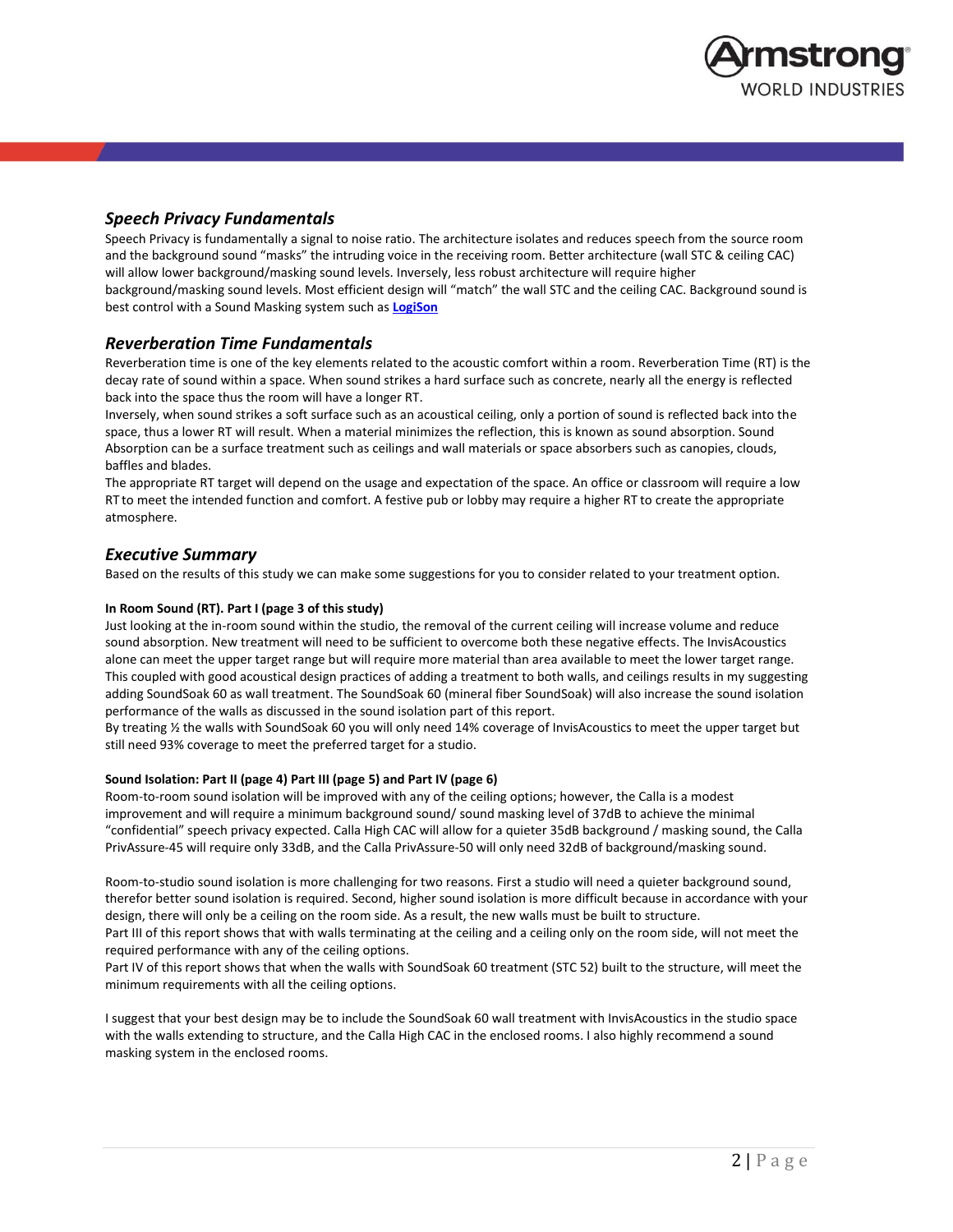

## **Part I: Reverberation Time – Photo/video studio**

### *Conditions:*

Room: Estimated Area of 1800 SF Average Ceiling Height of 11' (8' for the "current condition" with base grade ACT ceiling)

- Surface finishes:
	- Floor: Carpet
	- Walls: Drywall & Glass
	- Ceiling Current: Base grade ACT
	- Ceiling New: Exposed Structure

### *Commentary:*

- 1. I have calculated the RT for the space with an exposed structure and no treatment as a baseline.
- 2. I then calculated with wall-to-wall base grade ACT ceiling for your current condition.
- 3. Next, I calculated the amount of InvisAcoustics needed to meet the maximum target.
- 4. I then calculated the amount of InvisAcoustics needed to meet the preferred target.
- 5. Next, I added SoundSoak 60 to 50% of the walls and InvisAcoustics needed to meet the maximum target.
- 6. Last, I added SoundSoak 60 to 50% of the walls and InvisAcoustics needed to meet the preferred target.

|   | <b>Base Ceiling</b>      | Ceiling<br>Height | Ceiling<br><b>Treatment</b> | Amount<br>(SF) | Amount<br>(%) | <b>Wall Treatment</b> | <b>Amount</b><br>(SF) | Reverberation<br>Time (RT) |
|---|--------------------------|-------------------|-----------------------------|----------------|---------------|-----------------------|-----------------------|----------------------------|
|   | <b>Exposed Structure</b> | 11'               | No Treatment                | <b>NA</b>      | <b>NA</b>     | No Treatment          | <b>NA</b>             | 2.16 seconds               |
|   | <b>Base Grade ACT</b>    | 8'                | No Treatment                | <b>NA</b>      | <b>NA</b>     | No Treatment          | <b>NA</b>             | 0.46 seconds               |
|   | <b>Exposed Structure</b> | 11'               | <b>InvisAcoustics</b>       | 870 SF         | 48%           | No Treatment          | <b>NA</b>             | 0.80 seconds               |
| 4 | <b>Exposed Structure</b> | 11'               | <b>InvisAcoustics</b>       | 2300 SF        | 128%          | No Treatment          | <b>NA</b>             | 0.40 seconds               |
|   | <b>Exposed Structure</b> | 11'               | <b>InvisAcoustics</b>       | 250 SF         | 14%           | SoundSoak 60          | 700 SF                | 0.80 seconds               |
| 6 | <b>Exposed Structure</b> | 11'               | <b>InvisAcoustics</b>       | 1670 SF        | 93%           | SoundSoak 60          | 700 SF                | 0.40 seconds               |

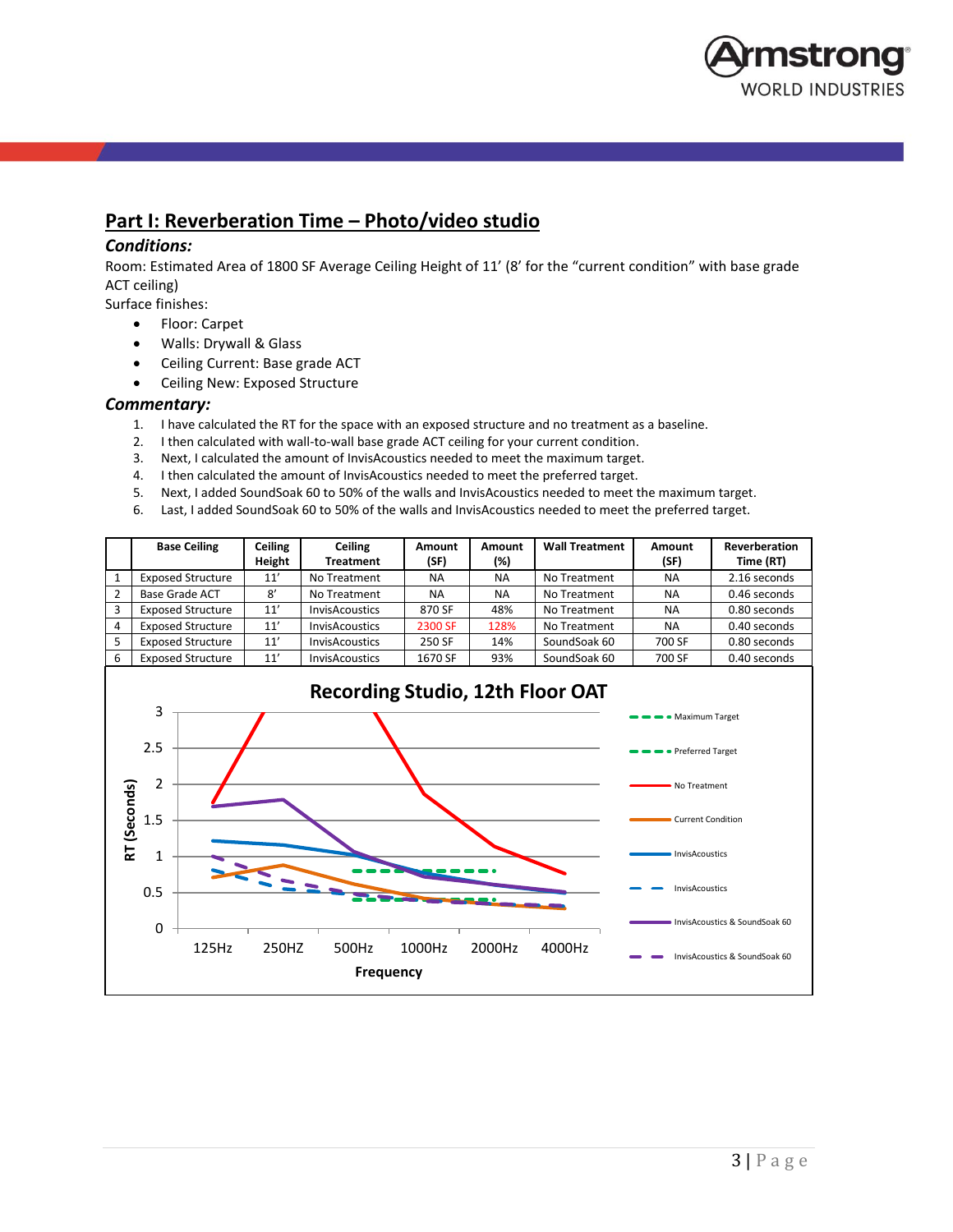

## **Part II: Speech Privacy – Between enclosed rooms**

## *Conditions:*

For the current condition I am assuming a typical, basic wall without infill (STC 38) terminating at the ceiling and a base grade mineral fiber ACT ceiling (CAC 33).

## *Commentary:*

- I have calculated the room-to room sound isolation with the STC 38 wall terminating just above the ceiling, along with the CAC 33 base grade ceiling as your current condition.
- I then calculated with each of the ceiling options listed in both rooms.
- Last, I calculated the Speech Privacy Class (SPC) with the background sound at 35dBA (for quiet offices and conference rooms) and 40dBA (for typical offices)

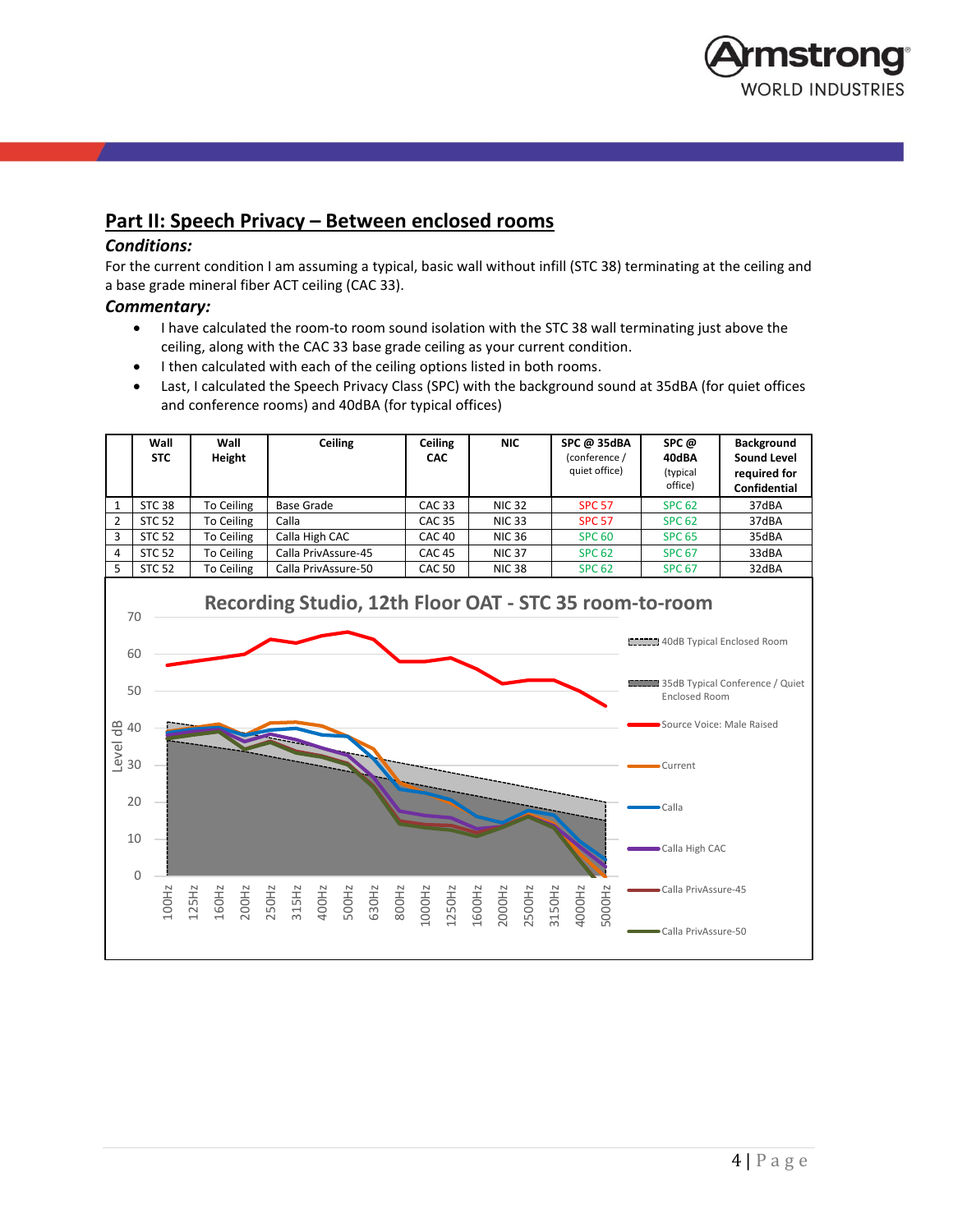

# **Part III: Speech Privacy – Between enclosed rooms and Photo/video studio (walls to ceiling)**

## *Conditions:*

Based on the photo's provided I used glass walls (STC 28) terminating at the ceiling along with a base grade mineral fiber ACT ceiling in both rooms.

The upgraded condition I used a typical basic wall with R11 infill and SoundSoak 60 on one side for an STC 52 terminating at the ceiling.

## *Commentary:*

- I have calculated the room-to room sound isolation with the STC 28 wall terminating just above the ceiling, along with the CAC 33 base grade ceiling as your current condition.
- I then calculated with the new wall terminating at the ceiling and each of the ceiling options listed in one room only.
- Last, I calculated the Speech Privacy Class (SPC) with the background sound at 30dBA (maximum for a recording studio)

|   | Wall<br><b>STC</b> | Wall<br>Height | Ceiling<br>One room only | Ceiling<br><b>CAC</b> | Average<br><b>CAC</b> | NIC.          | SPC@<br>30dBA<br>(studio) | <b>Background</b><br>Sound Level<br>required for<br><b>Confidential</b> |
|---|--------------------|----------------|--------------------------|-----------------------|-----------------------|---------------|---------------------------|-------------------------------------------------------------------------|
|   | <b>STC 28</b>      | To Ceiling     | Base Grade (both rooms)  | <b>CAC 33</b>         | CAC <sub>33</sub>     | <b>NIC 27</b> | <b>SPC 50</b>             | 40dB                                                                    |
| 2 | <b>STC 52</b>      | To Ceiling     | Calla                    | <b>CAC 35</b>         | <b>CAC 17</b>         | <b>NIC 18</b> | <b>SPC 38</b>             | 52dB                                                                    |
| 3 | <b>STC 52</b>      | To Ceiling     | Calla High CAC           | CAC <sub>40</sub>     | CAC <sub>20</sub>     | <b>NIC 21</b> | <b>SPC 40</b>             | 49dB                                                                    |
| 4 | <b>STC 52</b>      | To Ceiling     | Calla PrivAssure-45      | <b>CAC 45</b>         | CAC <sub>22</sub>     | <b>NIC 24</b> | <b>SPC 44</b>             | 45dB                                                                    |
|   | <b>STC 52</b>      | To Ceiling     | Calla PrivAssure-50      | <b>CAC 50</b>         | <b>CAC 25</b>         | <b>NIC 27</b> | <b>SPC 46</b>             | 43dB                                                                    |

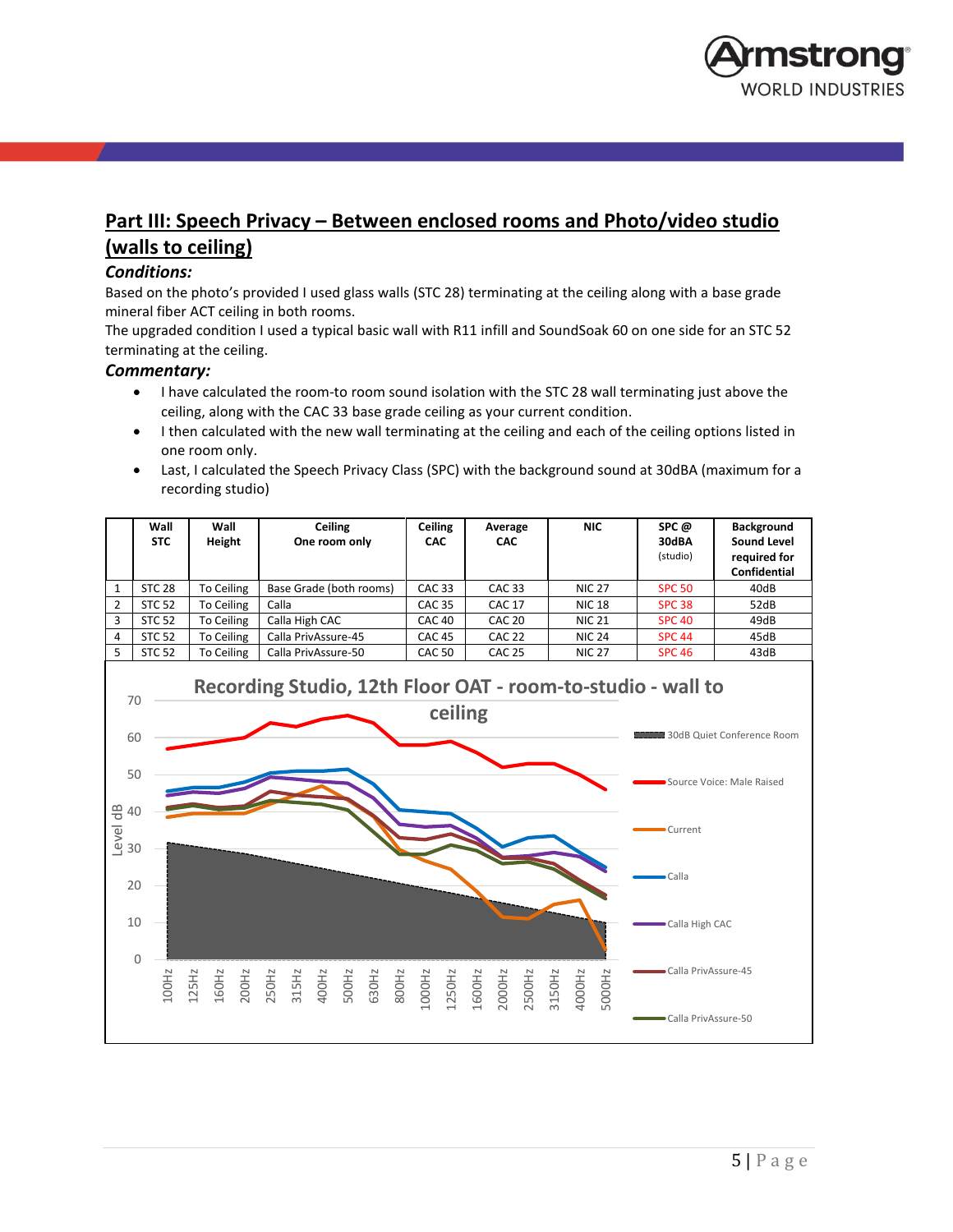

# **Part IV: Speech Privacy – Between enclosed rooms and Photo/video studio (walls to structure)**

## *Conditions:*

Again, I used glass walls (STC 28) terminating at the ceiling along with a base grade mineral fiber ACT ceiling in both rooms as the "current" condition.

For upgraded condition I used a typical basic wall with R11 infill and SoundSoak 60 on one side for an STC 52 terminating at the structure.

## *Commentary:*

- I have calculated the room-to room sound isolation with the STC 28 wall terminating just above the ceiling, along with the CAC 33 base grade ceiling as your current condition.
- I then calculated with the new wall terminating at the structure and each of the ceiling options listed in one room only.
- Last, I calculated the Speech Privacy Class (SPC) with the background sound at 30dBA (maximum for a recording studio)

|                | Wall<br><b>STC</b> | Wall<br>Height | <b>Ceiling</b><br>One room only | Ceiling<br><b>CAC</b> | Average<br><b>CAC</b> | NIC.          | SPC @<br>30dBA<br>(studio) | <b>Background</b><br>Sound Level<br>required for<br><b>Confidential</b> |
|----------------|--------------------|----------------|---------------------------------|-----------------------|-----------------------|---------------|----------------------------|-------------------------------------------------------------------------|
|                | <b>STC 28</b>      | To Ceiling     | Base Grade (both rooms)         | CAC <sub>33</sub>     | CAC <sub>33</sub>     | <b>NIC 27</b> | <b>SPC 50</b>              | 40dB                                                                    |
| $\overline{2}$ | <b>STC 52</b>      | To Structure   | Calla                           | <b>CAC 35</b>         | <b>CAC 17</b>         | <b>NIC 42</b> | <b>SPC 61</b>              | 28dB                                                                    |
| 3              | <b>STC 52</b>      | To Structure   | Calla High CAC                  | CAC <sub>40</sub>     | CAC <sub>20</sub>     | <b>NIC 42</b> | <b>SPC 61</b>              | 28dB                                                                    |
| 4              | <b>STC 52</b>      | To Structure   | Calla PrivAssure-45             | <b>CAC 45</b>         | <b>CAC 22</b>         | <b>NIC 43</b> | <b>SPC 61</b>              | 28dB                                                                    |
| 5              | <b>STC 52</b>      | To Structure   | Calla PrivAssure-50             | <b>CAC 50</b>         | <b>CAC 25</b>         | <b>NIC 43</b> | <b>SPC 61</b>              | 28dB                                                                    |



Regards